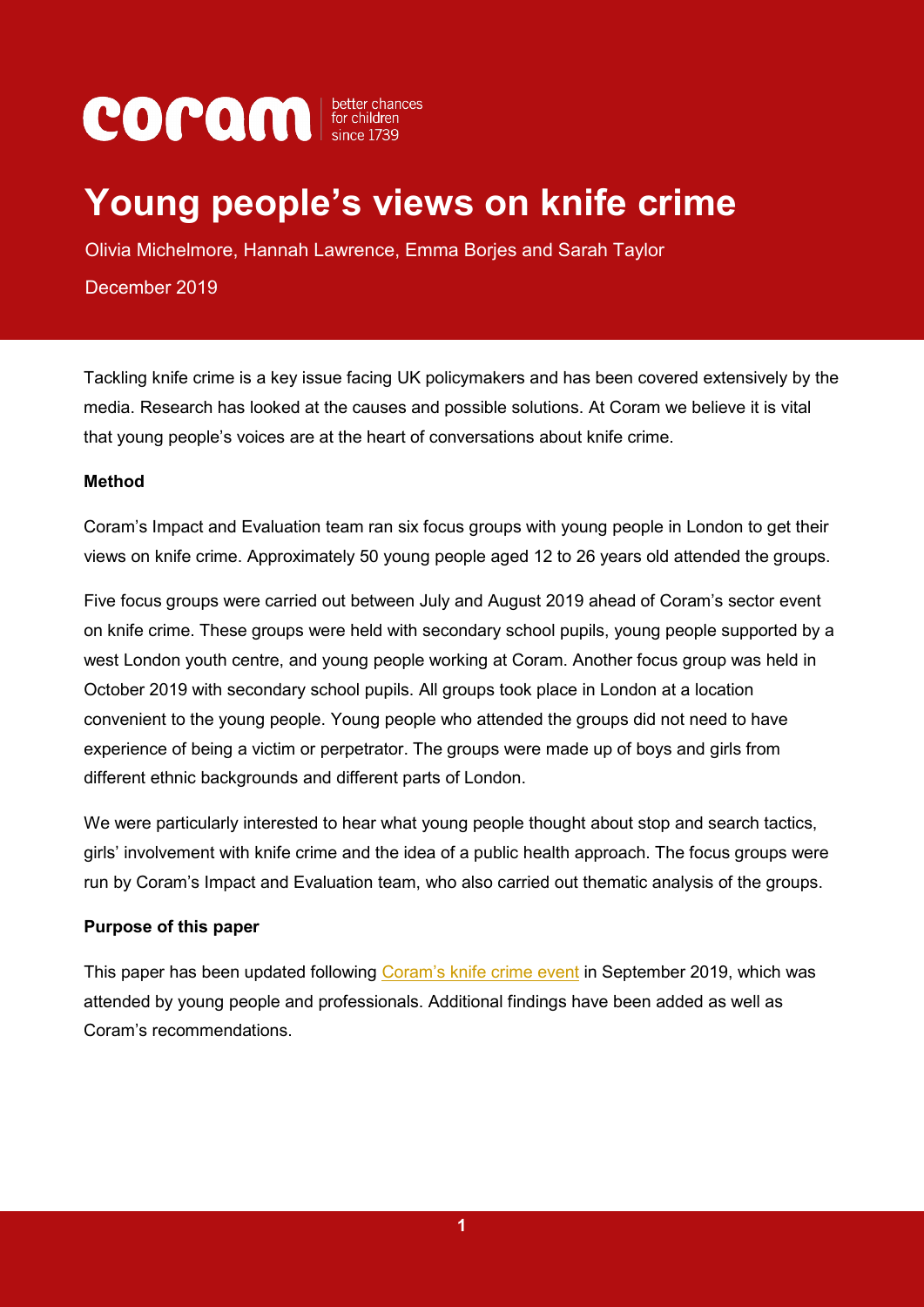#### **What do young people think about knife crime?**

**Knife crime is everywhere.** Young people talked about its pervasive effect in their community. They heard about knife crime "all the time" from family, teachers, friends and media. **Knife crime is part of their lives.** It was said people carry knives to protect themselves from others who carry knives; this is seen as an unstoppable cycle.

Knife crime makes it **difficult for young people to move freely** between their local borough and other areas of London. They feared being confronted by someone carrying a knife when in the wrong postcode or area.

Some young people were **empathetic about the issues and challenges faced by those who carry knives**. For example, they highlighted poverty, mental health problems or exclusion from education as risk factors. Others wanted to see current police measures to deter knife crime, including stop and search, remain at the same level or increase. Some thought longer prison sentences would deter young people from carrying and using a knife, although they could not say what the current prison sentences for knife crime are. Lack of police resources and budget was also mentioned as a potential reason why knife crime might be rising.

**Knife crime is associated with a lack of opportunity**, both in terms of employment and healthy ways to spend time, such as attending youth clubs and seeing friends in safe spaces. This lack of opportunity makes it harder for people to quit the knife crime lifestyle. Young people said they want more safe and healthy things to do in their community and more stable, well-paid employment opportunities. They acknowledged that being involved in knife crime, which could lead to a criminal record, will affect job prospects. Knife crime (and selling drugs) was said to be a quick way to make money when job opportunities are limited for young (school-aged) people.

**School exclusion and not being in school makes young people more vulnerable** to being involved. The groups did not think drill music caused knife crime, but some felt it glamourises knife crime and motivates young people to carry and use a knife. Young people said social media escalated rivalries between young people.

Young people generally felt that **media coverage of knife crime is unhelpful**. It was said to focus mostly on young black people, but young people of different ethnicities (including white) are involved as perpetrators and victims too.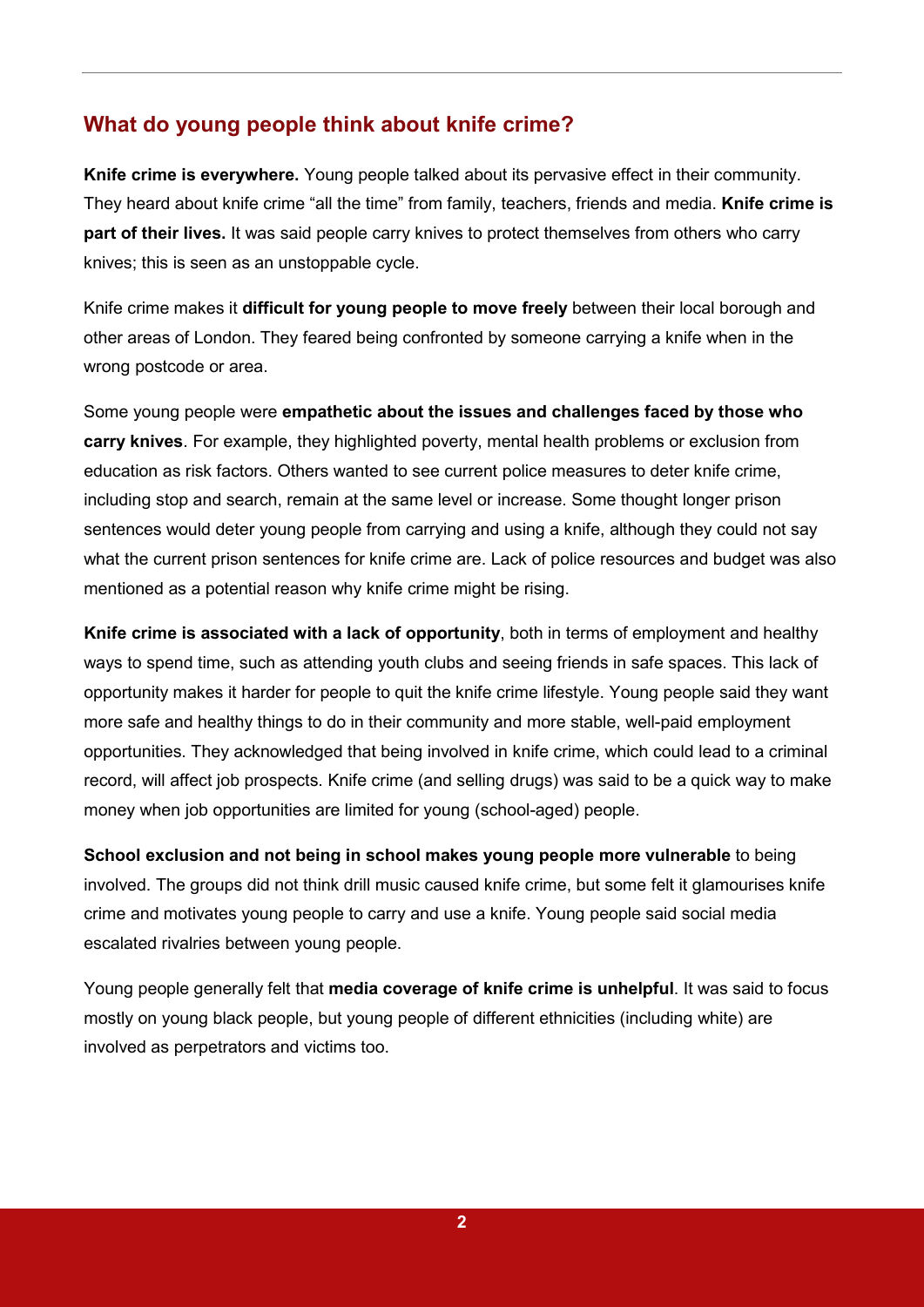#### **What do young people think about stop and search?**

Some young people in the groups had direct experience of being stopped and searched.

Young people said they do not like the police approach to stop and search but do not think its use should decrease. They said **stop and search is "violating"**; police officers have little respect for the people they stop. If officers were "nicer" and "calmer", more considerate of where the stop and search takes place - for example, not doing it in a busy area where family and friends might see - they would get a calmer, more effective response from the young people.

#### **What is stop and search?**

When a police officer has reasonable grounds to believe a person has been involved in a crime or thinks they are in possession of a prohibited item (such as drugs or a weapon) they have the power to stop and search that person under Section 1 of the Police and Criminal Evidence Act (1984).

**Race, gender and appearance all play a part in the likelihood of being stopped and searched.**  Some young people think young black men are more likely to be stopped and searched, and it was suggested that racial profiling takes place. Many young people believe the way you look and what you wear, for example acting suspiciously and wearing hooded jumpers and coats rather than smart clothes, makes a stop and search more likely.

**Not one young person suggested that stop and search should be stopped completely.** No alternatives were suggested.

# **What do young people think about the involvement of girls in knife crime?**

There were mixed views about this, including the extent to which girls are at risk, and their involvement. Some believed that although girls are involved in knife crime, it is essentially a boys' problem. Others said girls are at risk of knife crime, both as victims and enablers, but they are perhaps less involved than boys.

**Girls are less likely to be involved in committing knife-related violence, but they do carry knives.** Young people agreed that **girls are less likely than boys to be stopped and searched.** 

**Vulnerability and abusive relationships are possible explanations for girls' involvement in knife crime.** Some thought girls could be pressurised or groomed by gangs or boyfriends into carrying knives for them; some said this is equally true for boys, and girls may get involved willingly. Vulnerable girls may have low self-esteem, possibly experience of trauma; they may seek safety with a boyfriend or gang.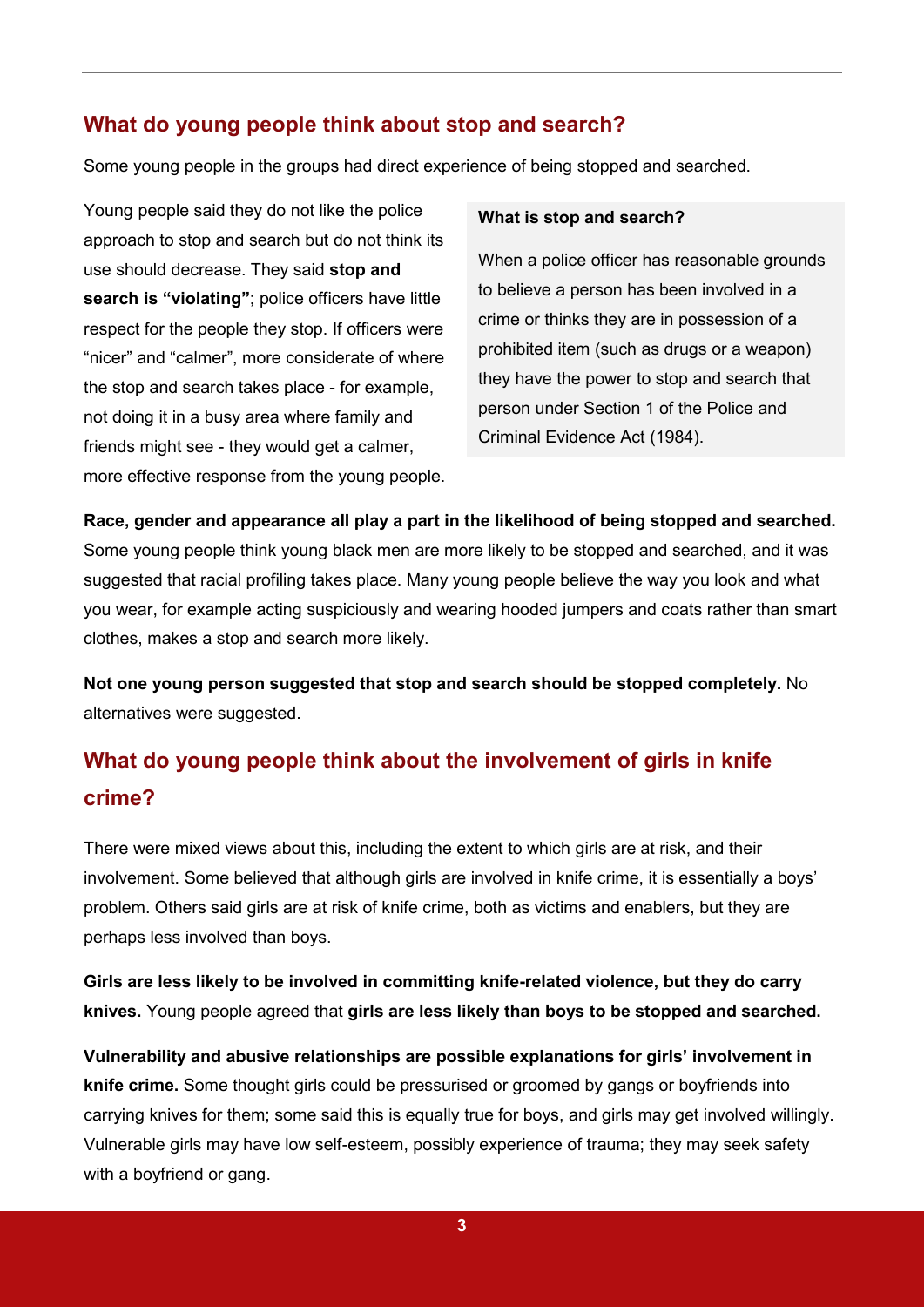Involvement in knife crime or gangs can be attractive to some girls because they like to feel powerful. However the lifestyle introduces them to others who are involved in drugs and crime, and exposes them to gang violence. These factors exist for boys too but girls might be more affected by them.

"Some girls are attracted to what makes you feel powerful. Girls are targeted for vulnerability and low self-esteem."

Young people recognised that **girls can be used as 'bait' or act as a "honey trap".** They encourage boys from a different area or rival gang to leave their area to visit the girl, where they walk into a planned attack by rival boys. Some girls may help fuel a toxic masculine culture.

# **Do young people think knife crime is a public health issue?**

The young people in the focus groups were aware of the concept of a **public health approach to knife crime.** But **few could articulate what it is** and what it means in practice. Some focused on the health aspect, for example GPs and mental health support. Older members of the groups had a better understanding; they talked about the underlying causes of knife crime and what different organisations could do to help.

Some mentioned **Glasgow's successful approach** to knife crime. Some recognised that public health is a **"holistic approach"** that looks at how to help individuals.

Knife crime should not be treated as a health issue: this focuses too much on victims rather than perpetrators. It takes focus away from longer-term problems and the root causes of knife crime, such as poverty.

#### **What is a public health approach to tackling violence?**

It means looking at violence not as isolated incidents or solely a police enforcement problem. Instead the approach looks at violence as a preventable consequence of a range of factors such as adverse childhood experiences and influences.

The groups were asked about the role that organisations can play to help support those affected by knife crime, but also in preventative work. Some thought **school lessons about healthy relationships and handling emotions** could help people identify and avoid abusive relationships. This could reduce the risk of getting involved in knife crime.

Lessons from teachers were said to not be helpful; young people already know that carrying a knife is dangerous but they still do it. However, lessons from the police or youth workers might be more effective, or from guest speakers who can talk about their personal experience of knife crime. Regular meetings with a mentor are likely to be more successful than one-off events. Young people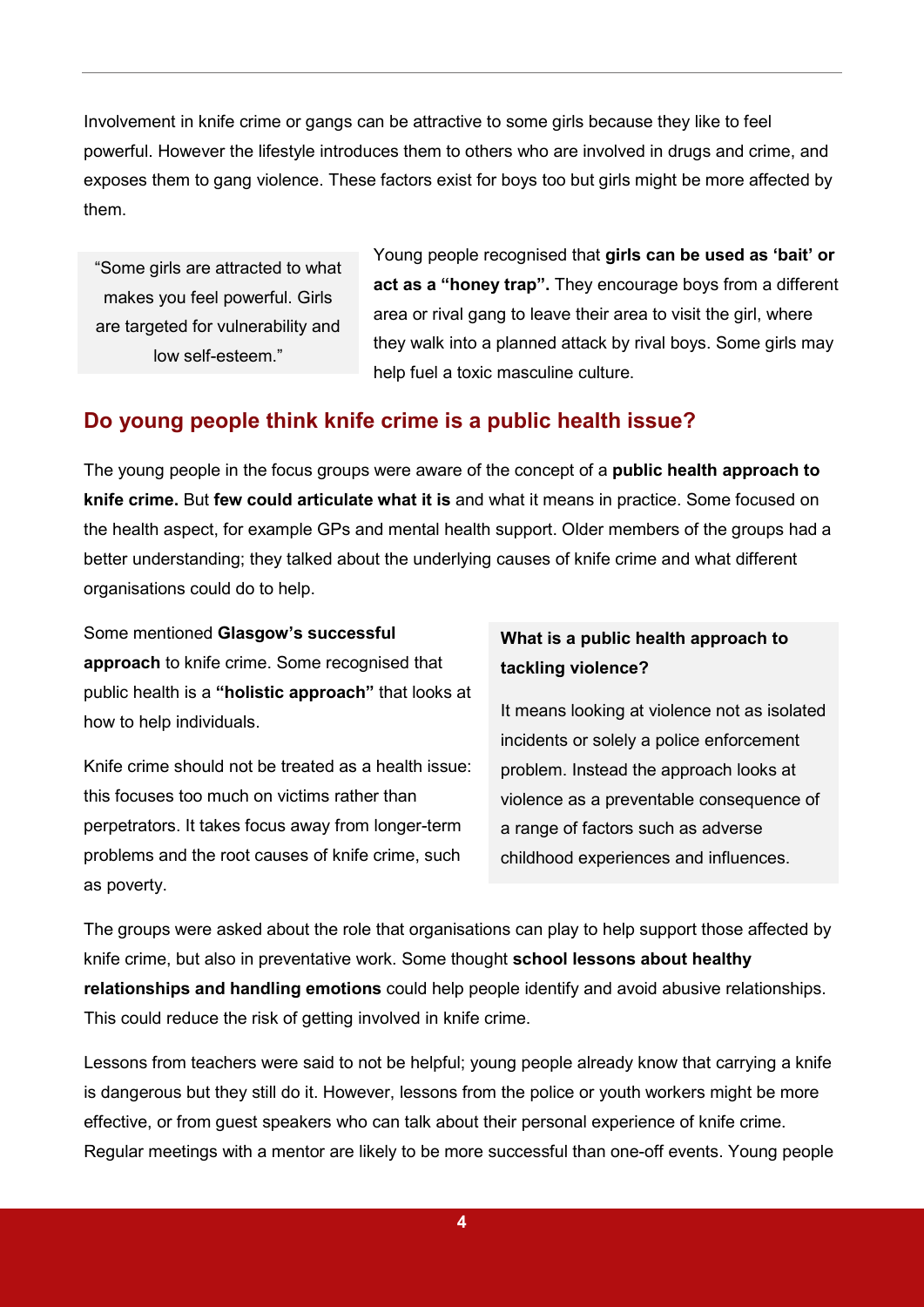recognised the limits on what underfunded schools and pressured teachers can do. Teachers are not necessarily trained or equipped to deal with knife-related issues.

**Young people were not keen on the idea of doctors and nurses reporting knife crime.** They saw this as similar to the Prevent anti-terrorism strategy. It would single out and marginalise certain groups. The charity Redthread<sup>[1](#page-4-0)</sup>, which supports young people through one to one work in hospital emergency departments, was given as an example of how hospital-based interventions could work.

There is stigma with using social services and young people questioned their usefulness in helping tackle knife crime. Sure Start was a positive initiative, although centres have now been closed. Youth clubs have a role, helping young people stay off the streets or providing an escape from knife crime for those involved in it. But they are not enough to prevent or stop knife crime.

# **Where would young people go for help if concerned about knife crime?**

There were mixed views about whether to seek help. Young people thought that **seeking help could reflect badly on them** and label them as "criminal". One young person said seeking help would make him look like a "little boy". Older teenagers (generally meaning 15+ years old), were said to be less likely to get help than younger children.

**Young people would not generally turn to the police for help**, because of a lack of trust and also because they carry out stop and search.

**School is not seen as a safe forum to talk over worries about knife crime.** A concern reported at school would become a safeguarding issue and the student involved **might be labelled negatively by the school.**

More could be done to make young people aware of **how they can report issues or concerns anonymously**, whether this is reporting to the police or teachers. **Trust is essential** to this.

Family members or friends can offer support but this depends on the relationship they have with the young person. If they are also involved in knife crime they might not be the best people to turn to. Other suggestions included social workers, youth workers and religious groups.

"How the mentor relates to that young person is key."

Positive role models or mentors were identified as sources of support. There were mixed views about whether mentors need to have personal experience of knife crime. The foundation of trust in a long and regular relationship between a young person and mentor is more important. The

<span id="page-4-0"></span> $1$  Redthread is a London-based charity that works one to one with victims in major trauma hospitals to help break the cycle of violence.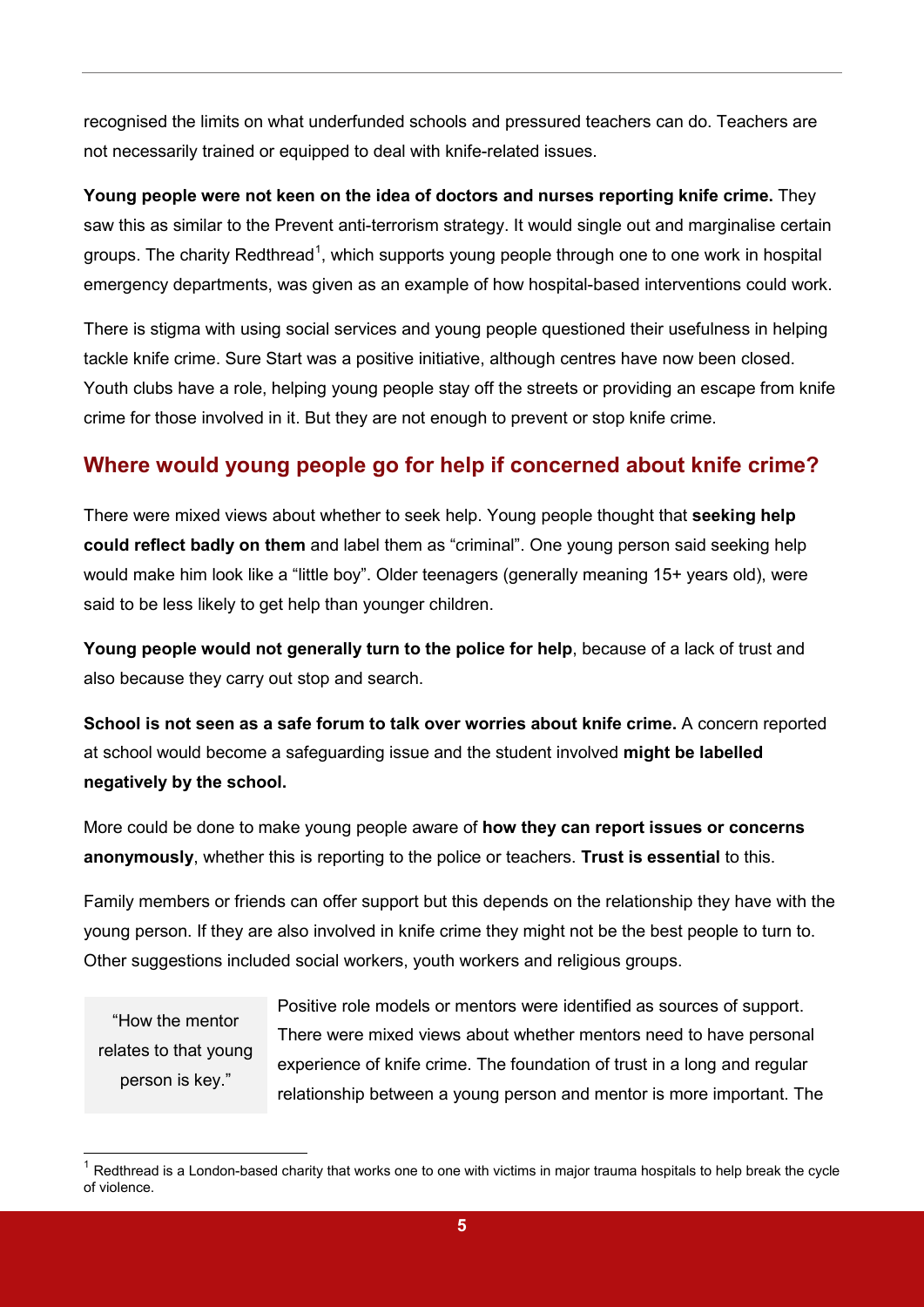mentor could be an adult or another older student (perhaps those in year 12, aged 16 to 17).

# **How do young people think knife crime can be reduced?**

The focus groups emphasised what individual organisations and people could do, rather than how the sectors can work together. Effective solutions need different people and organisations to work together but this is difficult to achieve.

Solutions to knife crime require tackling the deep-rooted causes, such as entrenched poverty, poor mental health and lack of funding for local services for young people.

Six main ideas were suggested at the focus groups for how to tackle knife crime:

- **1. Police should be more respectful when they stop and search.** Young people understood that stop and search needs to happen but police officers should be more considerate. They should think about how the young person feels and consider the location of the search. Youth workers could share ideas about how to work with young people to create a more respectful stop and search approach. Police officers and teachers could be educated about the lives of young people and reasons why they might get into knife crime.
- **2. Young people should receive education on better relationships and managing emotions.** This could be done via personal, social, health and economic (PSHE) education lessons. Dedicated lessons on knife crime and guest speakers could also be implemented.
- **3. Young people should have better access to careers services.** Access to careers services that would help show young people how education can lead to good employment and training opportunities, which would make the lifestyle surrounding knife crime less attractive.
- **4. Stop and search levels should stay the same and there should be a tougher criminal justice system.** There should be harsher measures and sentencing for knife crime. There was uncertainty about the current length of prison sentences, so better information about sentencing guidelines could be useful.
- **5. Young people should have access to long-term mentors.** The mentor should be a positive role model who can develop a long-standing relationship and highlight social and professional opportunities for a young person to get involved with.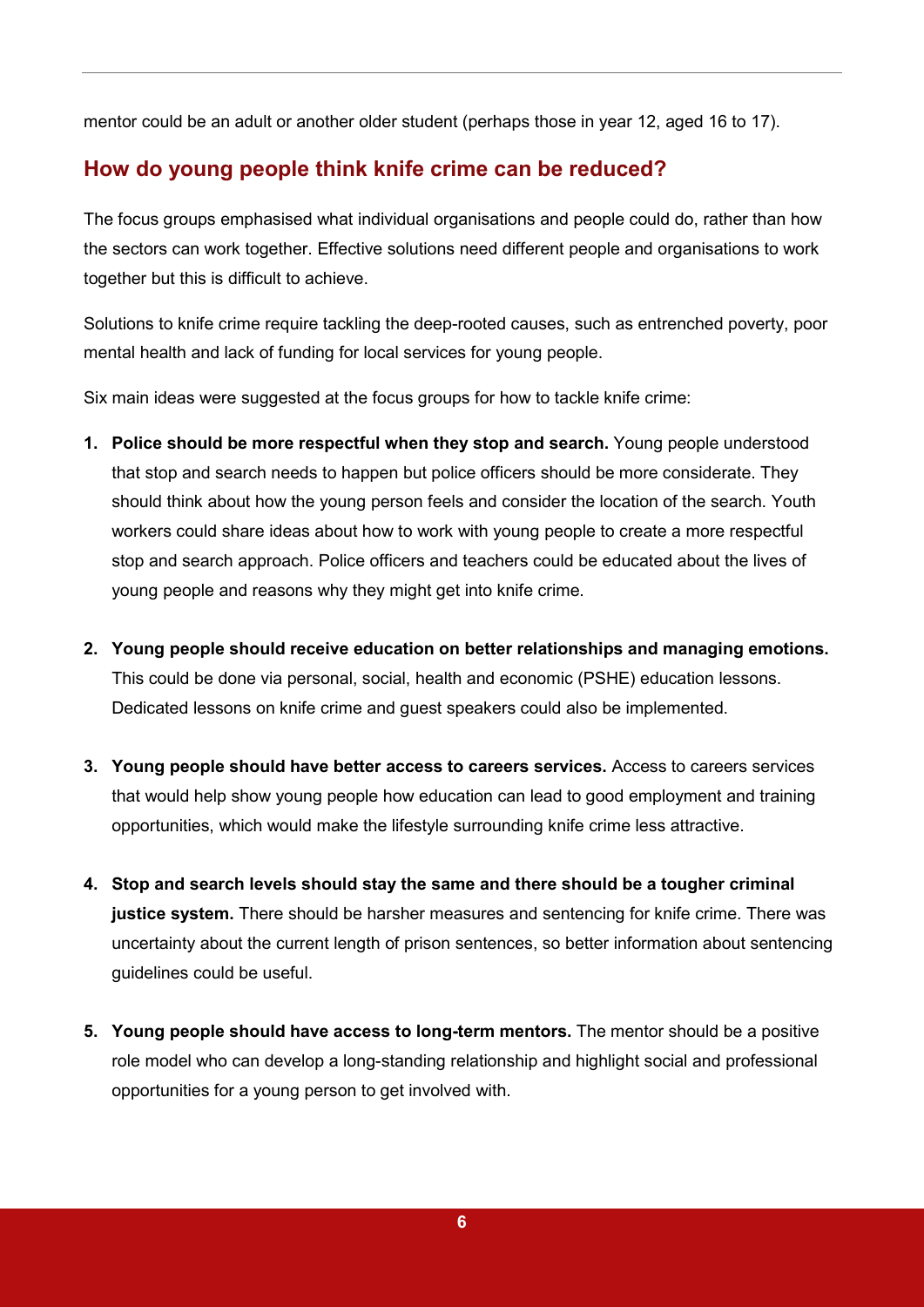- **6. There should be more healthy, safe opportunities for young people to spend their time.**  More funding of youth centres and opportunities for young people would provide alternatives to gang membership and drug dealing. More work experience opportunities would also be beneficial.
- **7. There needs to be greater trust and engagement between young people and figures of higher authority, such as the police.** Lowering the voting age to 16 years old for Police Commissioners was suggested as one way to encourage young people involvement and engagement with the police and their community.

#### **Coram's recommendations**

- 1. Young people and police officers should discuss ways to get the best out of young people during a stop and search. It may be beneficial for youth workers to share ideas of working with young people, particularly those who are less heard, to create a stop and search approach where young people feel respected.
- 2. Where a public health approach is taken to reduce knife crime in England, then young people need to be aware of what a public health approach is and have an opportunity to shape this approach.
- 3. Education should start early to build resilience, promote positive social norms and challenge misperceptions around knife crime. Young people should receive education on healthy relationships and managing emotions.
- 4. Researchers should build on this project in future research, including extending the scope to beyond London and looking at surrounding issues linked to knife crime, for example lack of opportunities for young people. Knife is a multi-level issue and it should not be viewed in a vacuum.